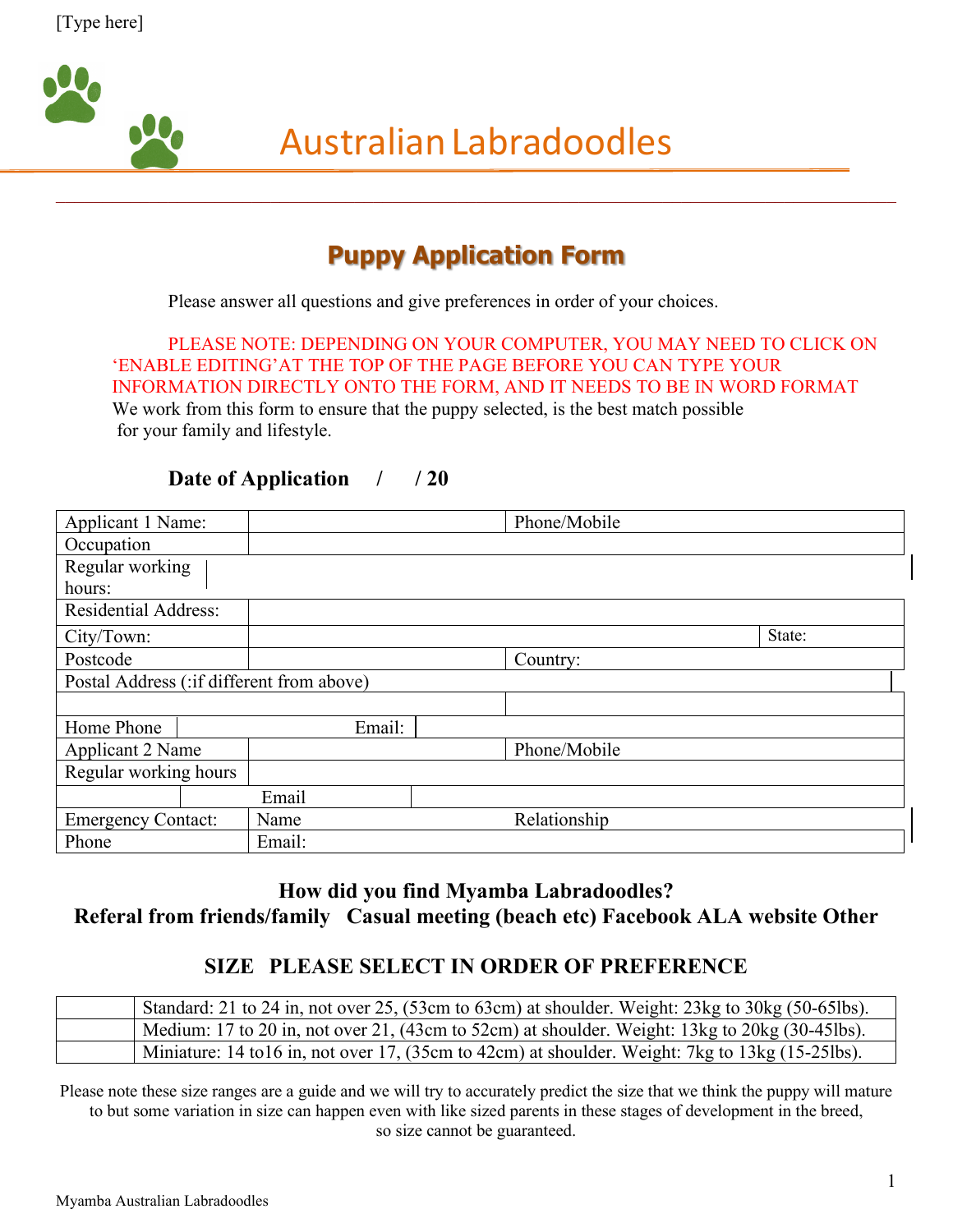#### **COLOUR PLEASE SELECT IN ORDER OF PREFERENCE**

| <b>Black</b> | ്ഥറവം<br>oiate | $r_{\Delta}$<br>ked | $\sim$<br>$\gamma$ ther<br>specify<br>.ורי |
|--------------|----------------|---------------------|--------------------------------------------|
|              |                |                     |                                            |

#### **GENDER PLEASE SELECT IN ORDER OF PREFERENCE**

| N.<br>$\sim$ $\sim$ $\sim$ $\sim$<br>Mя<br>$\sim$ 00<br>$-$<br>' chec<br>111aiu<br><b>AVIGIV</b><br>----- |
|-----------------------------------------------------------------------------------------------------------|
|-----------------------------------------------------------------------------------------------------------|

#### **COAT TYPE PLEASE SELECT IN ORDER OF PREFERENCE**

We recommend wool (curly) coats for families with allergy or asthma sufferers.

| Fleece                             |
|------------------------------------|
| Wool                               |
| Hair (sheds in varying degrees     |
| Will you accept seasonal shedding? |

#### **HEALTH CARE**

Do you have a current or selected veterinarian for your puppy? Current/Planned Veterinary Details:

#### **EXPERIENCE**

:

Have you owned a dog before? What age were you during ownership?

If yes, what breed(s) how and at what age did they pass?

#### **FAMILY CARE PROGRAM**

Are you aware of our Family Care Program?

Would you like information about the Family Care Program?

Would you like to apply for our Family Care Program?

Have you ever been a part of a program similar to our Family Care Home?

If so, can you provide references?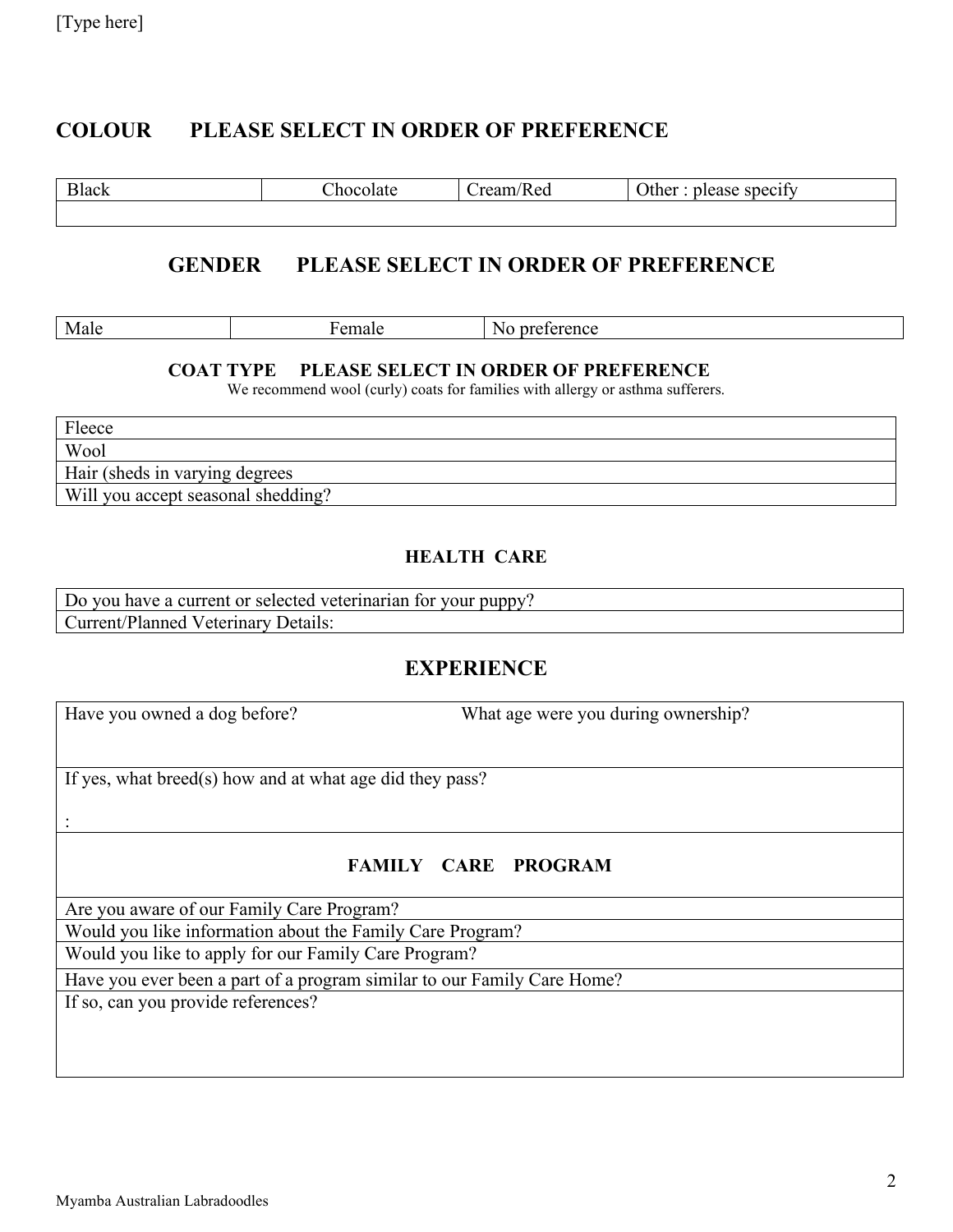## **DOG RELATED ALLERGIES OR ASTHMA**

Does anyone in the family have dog related Allergies or Asthma?

If so, what age are they?

Have you exposed them to a Labradoodle to see what their reaction was?

If yes, how long and what were the conditions of exposure, and what type of Labradoodle were they around?

# **HOUSEHOLD LIFESTYLE TYPE**

| <b>Individual activity level</b><br>Please choose one and place number in last column       |                                                                                           |     |            |                |                |                       |  |  |  |
|---------------------------------------------------------------------------------------------|-------------------------------------------------------------------------------------------|-----|------------|----------------|----------------|-----------------------|--|--|--|
|                                                                                             | 1 Athletic<br>2: Active<br>3: Casual<br>4: Sedentary                                      |     |            |                |                |                       |  |  |  |
|                                                                                             |                                                                                           |     |            | Daytime hrs at | Daytime hrs at |                       |  |  |  |
|                                                                                             | M or F                                                                                    | Age | Occupation | home weekdays  | home weekends  | <b>Activity Level</b> |  |  |  |
| Person 1                                                                                    |                                                                                           |     |            |                |                |                       |  |  |  |
| (main carer)                                                                                |                                                                                           |     |            |                |                |                       |  |  |  |
| Person 2                                                                                    |                                                                                           |     |            |                |                |                       |  |  |  |
| Person 3                                                                                    |                                                                                           |     |            |                |                |                       |  |  |  |
| Person 4                                                                                    |                                                                                           |     |            |                |                |                       |  |  |  |
|                                                                                             |                                                                                           |     |            |                |                |                       |  |  |  |
|                                                                                             |                                                                                           |     |            |                |                |                       |  |  |  |
|                                                                                             |                                                                                           |     |            |                |                |                       |  |  |  |
|                                                                                             | Please expound on your lifestyle for assessment and compatibility of a Labradoodle puppy: |     |            |                |                |                       |  |  |  |
|                                                                                             |                                                                                           |     |            |                |                |                       |  |  |  |
|                                                                                             |                                                                                           |     |            |                |                |                       |  |  |  |
| Are there special needs family members in the home?                                         |                                                                                           |     |            |                |                |                       |  |  |  |
| If yes, please explain:                                                                     |                                                                                           |     |            |                |                |                       |  |  |  |
| If there are young children in the home, have they been exposed to a dog or puppies before? |                                                                                           |     |            |                |                |                       |  |  |  |
| Was their reaction positive?                                                                |                                                                                           |     |            |                |                |                       |  |  |  |
| Has your child ever had a negative experience with a dog or puppy?                          |                                                                                           |     |            |                |                |                       |  |  |  |
| If yes, please explain:                                                                     |                                                                                           |     |            |                |                |                       |  |  |  |
|                                                                                             |                                                                                           |     |            |                |                |                       |  |  |  |
| <b>LOCATION</b>                                                                             |                                                                                           |     |            |                |                |                       |  |  |  |

Do you own your own home?

If no, do you have permission from your land agent to have a dog?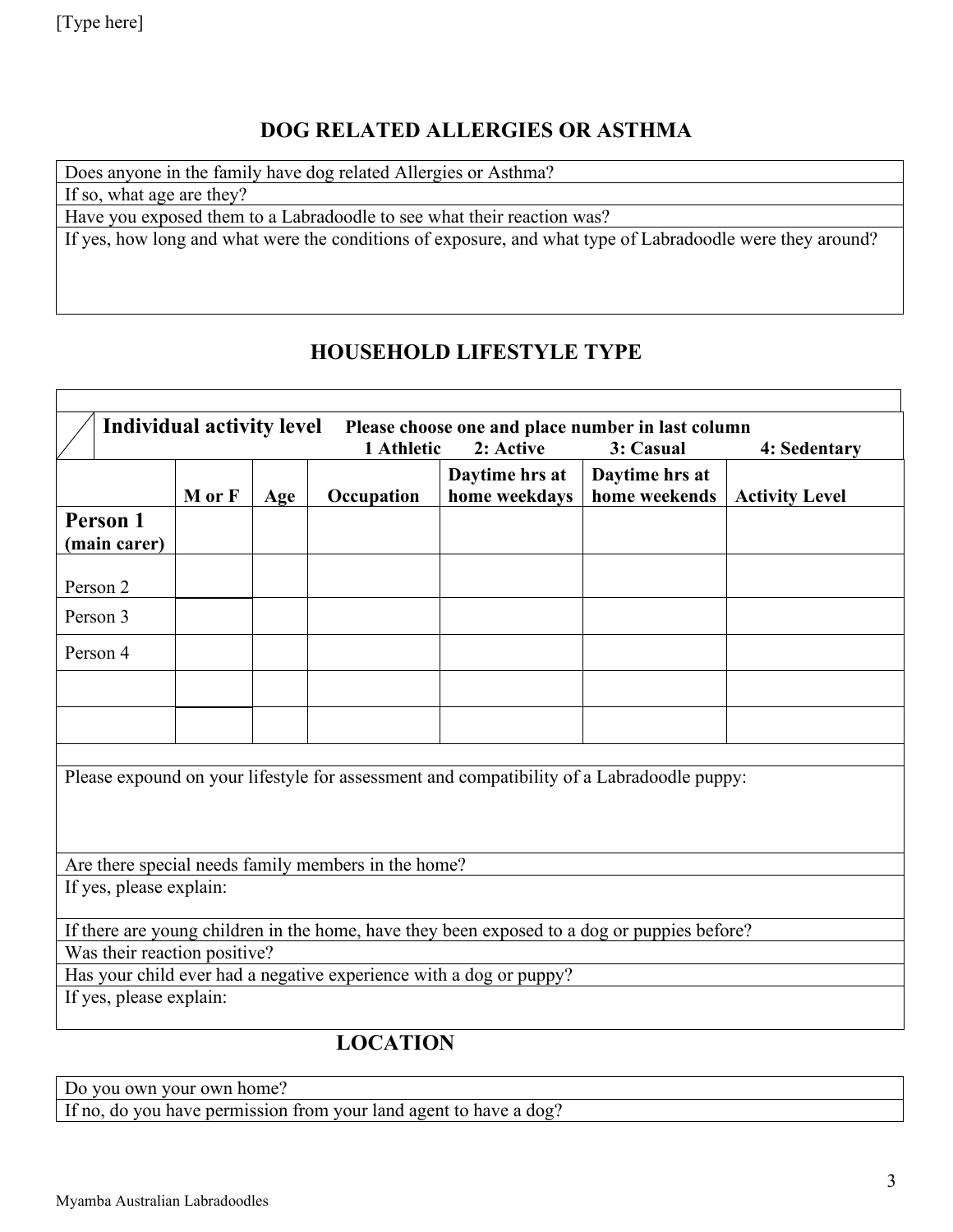[Type here]

In the case of having to relocate (locally) are you confident that you can secure a residence where you are allowed to have a dog?

#### **HOUSING**

| Where will the puppy be living?                                                                            |  | Indoors |  | Outdoors |  | Both |
|------------------------------------------------------------------------------------------------------------|--|---------|--|----------|--|------|
| Are you willing to "puppy proof" your home to give your puppy the best start and chance to be successfully |  |         |  |          |  |      |
| trained and integrated into your home?                                                                     |  |         |  |          |  |      |

#### **Please list other pets and animals that you currently have in your home, and any other pets you plan to add in the near future.**

#### **TRAINING**

| Who will train your dog?                                                                                     |  | Self with trainer/classes |  | Self | Other |  |  |  |
|--------------------------------------------------------------------------------------------------------------|--|---------------------------|--|------|-------|--|--|--|
| If other, please specify:                                                                                    |  |                           |  |      |       |  |  |  |
| How much time can you devote to interactive training your puppy?                                             |  |                           |  |      |       |  |  |  |
| 45 minutes daily<br>30 minutes daily<br>Other, please specify:                                               |  |                           |  |      |       |  |  |  |
| If you work full time, what arrangements will you make for the puppy while you are away.?                    |  |                           |  |      |       |  |  |  |
|                                                                                                              |  |                           |  |      |       |  |  |  |
| Have you read any dog care/training/behavioural books?                                                       |  |                           |  |      |       |  |  |  |
| If YES please list them here:                                                                                |  |                           |  |      |       |  |  |  |
| Suggested reading materials can be found on AMAZON.COM see below list:                                       |  |                           |  |      |       |  |  |  |
| The Art of Raising a Puppy (Monks of New Skete); Dog Whisperer (John Richardson); Cesar's Way (Cesar Millan) |  |                           |  |      |       |  |  |  |

## **THE AUSTRALIAN LABRADOODLE BREED**

Have you researched the Australian Labradoodle breed to ensure that it is the right breed for you? Are you aware that the Australian Labradoodle is an intelligent dog that needs and enjoys stimulation, companionship and training?

## **REHOMING**

Have you ever had to re-home or relinquish a pet to an animal shelter?

If yes, please explain the circumstances:

Has anyone in the household ever had an animal seized or been accused of or convicted of an animal cruelty crime?

If yes, please explain the circumstances:

## **CARE**

Are you financially able and willing to feed your puppy a high quality diet?

Are you financially able and willing to maintaining regular health care?

In the case of an emergency are you financially able and willing to ensure your puppy has prompt veterinary care?